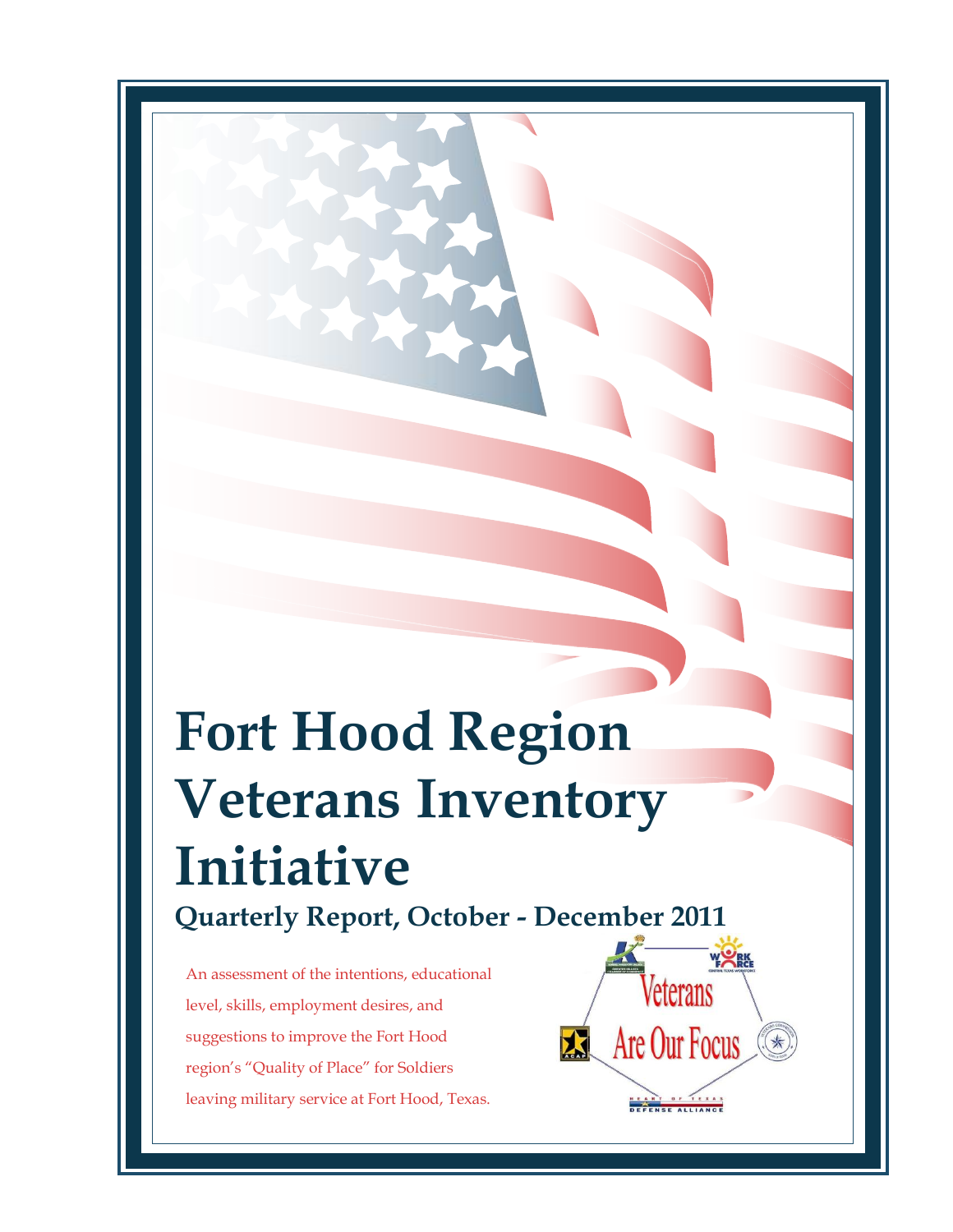

#### **Quarterly Report: 1st Quarter, FY 2012**

(October - December 2011)

**A. BACKGROUND**: Operation Economic Transformation is the Greater Killeen Chamber of Commerce plan to identify, measure, and capitalize on new and emerging economic development opportunities present in the Fort Hood region. One key recommendation was to regularly administer a survey designed to capture insightful information regarding the skills and desired career fields of veterans separating from military service at Fort Hood. In July 2006, the following parties entered into a Memorandum of Understanding (MOU) to routinely inventory the intentions, educational level, skills, employment desires, and suggestions of separating Soldiers in order to improve the Fort Hood regional "Quality of Place":

- Fort Hood Adjutant General/Army Career and Alumni Program (ACAP)
- Workforce Solutions of Central Texas Board
- Workforce Solutions of Central Texas Service Centers
- Greater Killeen Chamber of Commerce
- Heart Of Texas Defense Alliance
- Texas Veterans Commission

Data is collected via a voluntary twelve-question survey administered during either the Transition Assistance Program (TAP) workshop or installation final clearance<sup>1</sup>. The purpose for the collection and analysis of this data is threefold:

1. Develop and retain the region's skilled and motivated military Veteran workforce;

2. Foster innovation and entrepreneurship; retain existing businesses, and attract new business to the region; and

3. Align the efforts of the participating agencies to enhance options for current and future/potential residents.

#### **B. DEMOGRAPHICS**

 $\overline{a}$ 

1. For the 1st Quarter (October - December 2011), 1008 Soldiers completing their military service responded to the survey with the demographics graphed below.

#### **DEMOGRAPHIC DISTRIBUTION**



#### **1st QTR 2012**

2. The Veteran's Inventory Initiative has collected data on Soldiers separating from the service at Fort Hood since FY 2007 and, over that period, there have been twenty-one

<sup>1</sup> Retiring Soldiers may participate in TAP up to two years prior to their retirement date, while non-retiring Soldiers may participate up to one year in advance. Effective January 2012, all Soldiers separating from the military are required to attend the TAP seminar and will provide the opportunity for more Soldiers to participate in the optional Veterans Inventory Initiative survey.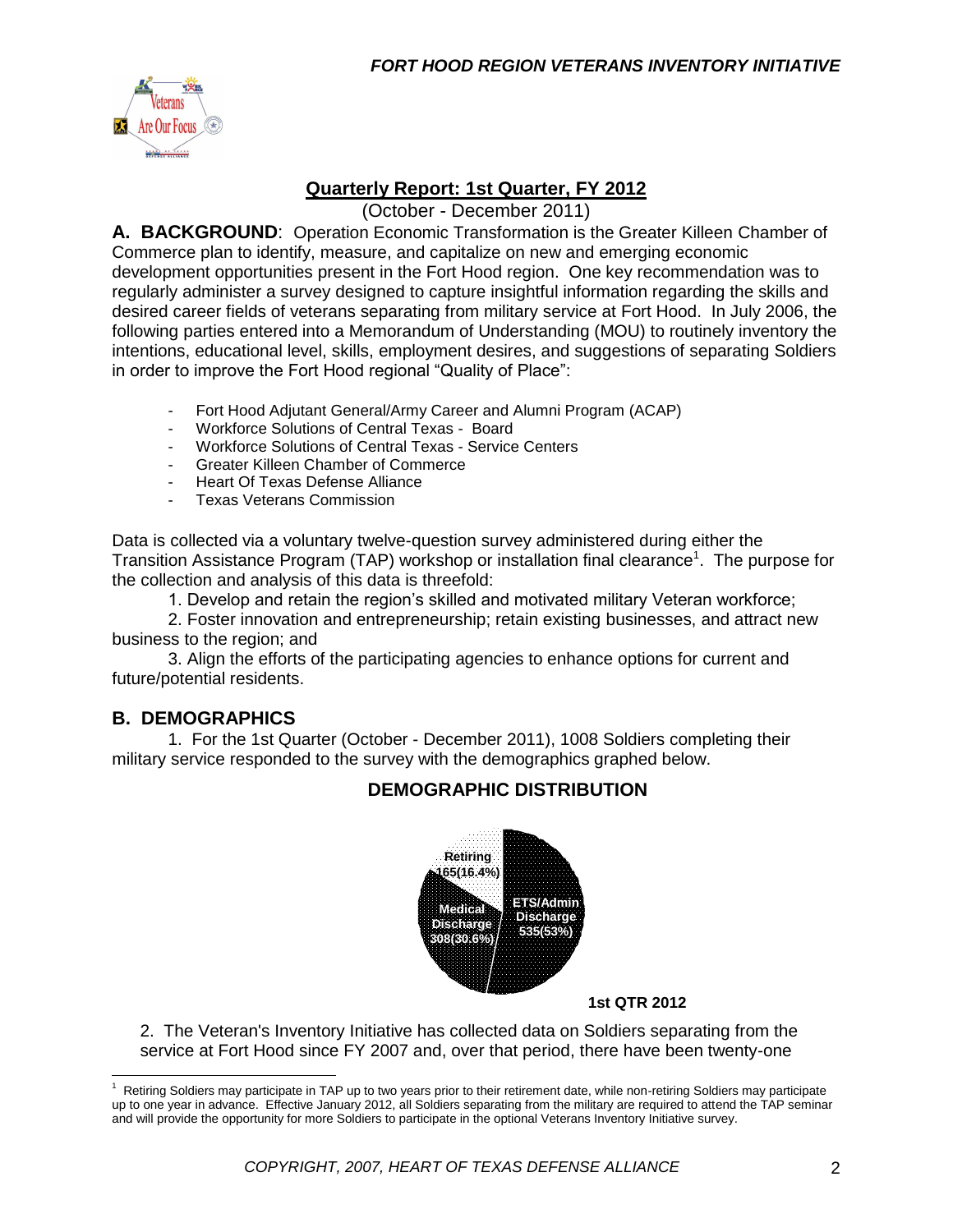

recurring quarterly reports based on data from a total of 19,188 separating Soldiers. The following graph compares reasons for separation from FY 2007 through 1st Quarter 2012. While the percent of Soldiers separating due to ETS and retirement had decreased in 2011, it appears that this is beginning to level off at the beginning of FY 2012. The increase in the percent leaving the service for medical reasons may be a result of more efficiencies in the medical evaluation process as Soldiers are leaving the service after being assigned to the WTB.

| PERCENTAGE OF SEPARATIONS BY TYPE |                 |                 |                 |                 |                 |                 |
|-----------------------------------|-----------------|-----------------|-----------------|-----------------|-----------------|-----------------|
|                                   |                 |                 |                 |                 |                 |                 |
|                                   | <b>FY</b><br>07 | <b>FY</b><br>08 | <b>FY</b><br>09 | <b>FY</b><br>10 | <b>FY</b><br>11 | <b>FY</b><br>12 |
| <b>■ ETS/Chap</b>                 | 65.7            | 54              | 56              | 58              | 52.6            | 53              |
| <b>D</b> Medical                  | 15.5            | 25              | 27.5            | 24              | 31.2            | 30.6            |
| ■ Retiring                        | 18.7            | 21              | 16.5            | 18              | 16.3            | 16.4            |

**C. INTENTIONS ON STAYING IN THE REGION**: The respondents were surveyed regarding their intentions on remaining in the region (within 30 miles of Fort Hood – generally equating to the Killeen-Temple-Fort Hood Metropolitan Statistical Area) when their service ended.

1. 343 respondents (representing 34% of all respondents) indicated they intended to stay in the region. This data represents:

- a. 101 retirees (61.2%) of all retirement eligible respondents.
- b. 242 (29%) of non-retirement eligible respondents.

In addition, 239 (36%) of the 665 who responded they did not intend to stay in the region, would do so if desirable employment were available.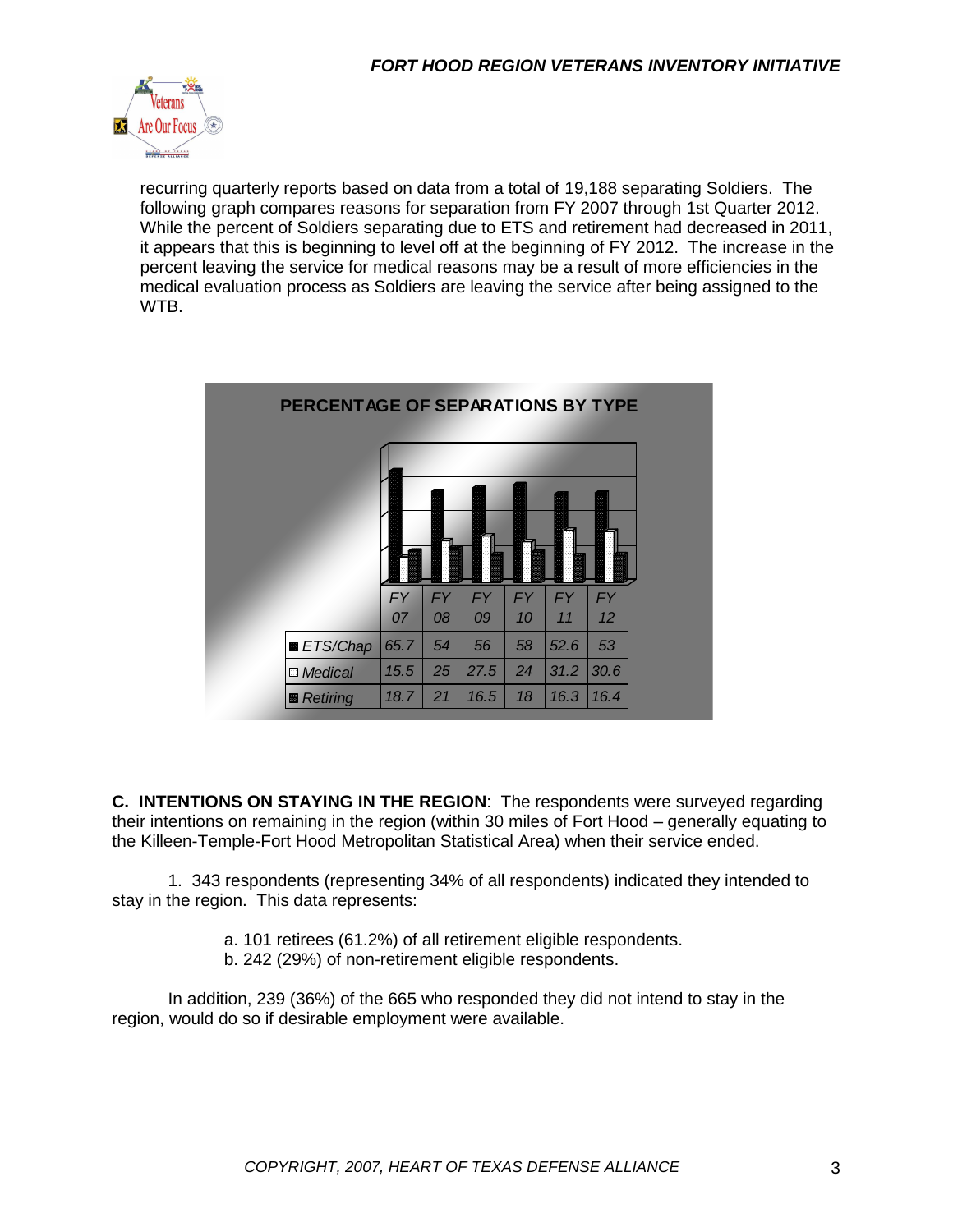



2. When analyzing data of Soldiers' intentions on remaining in the Temple-Killeen-Fort Hood MSA from October 2007 to December 2011, the graph below indicates that the percent of Soldiers intending to remain in the area has consistently averaged between 29 and 41 percent. Data for this quarter remained the same from 4th Qtr 2011, and continues to remain within the historical range.<sup>2</sup> We will continue to monitor this information.



 2 However, because these surveys are completed up to one year for non-retiring Soldiers and two years for retiring Soldiers before actually leaving the service, "intent" to remain (or leave) may change by the actual separation date.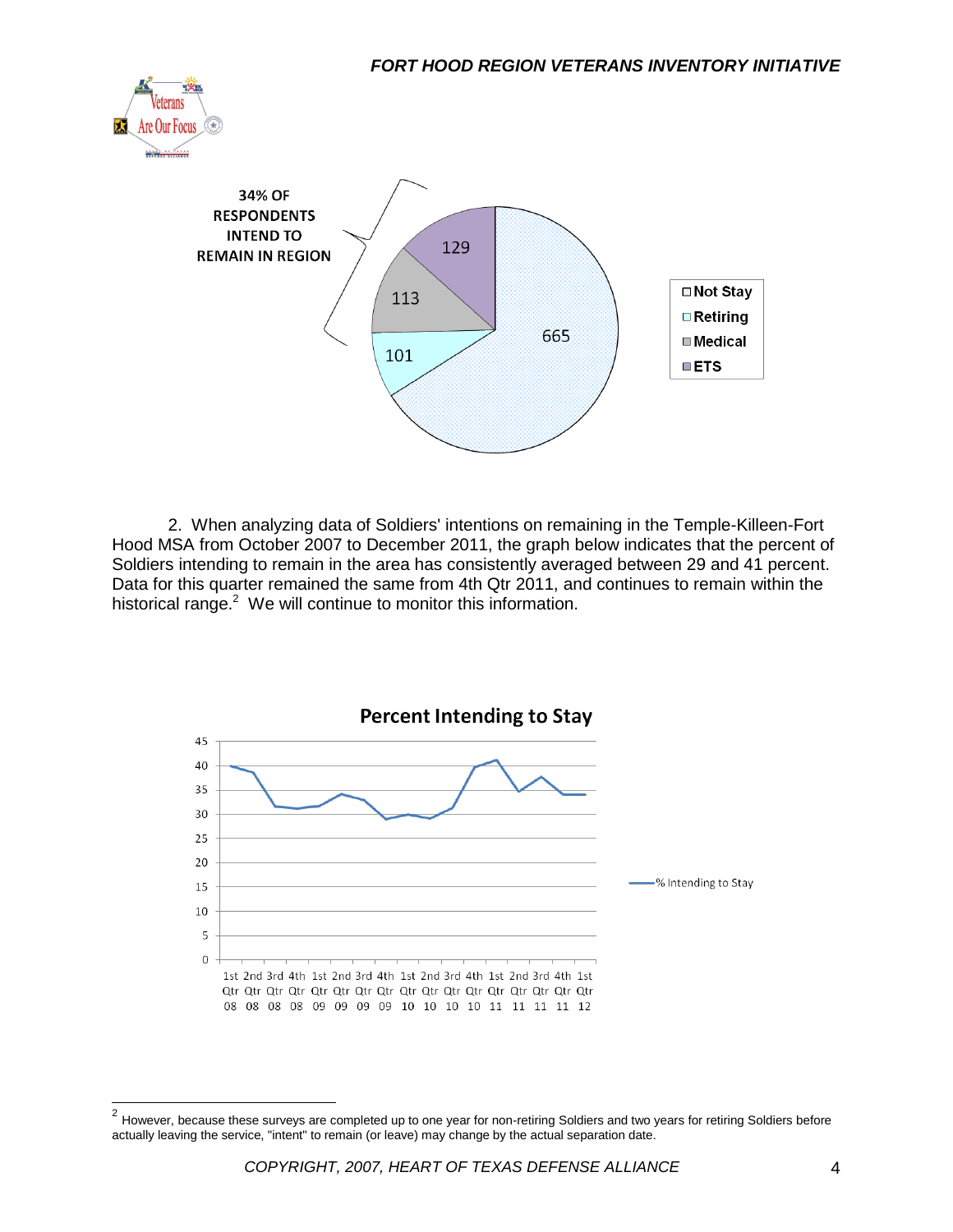

Respondents are able to more clearly indicate the intentions of their plans and desires once leaving the service. For this quarter, in addition to the 34% indicating they intend to remain in the area, another 36% of those not staying would stay if desirable employment was available. Over the past 21 months, 2307 (35.8%) respondents intended to remain in the Central Texas region and another 1419 (22%) of total respondents said they would stay if desired employment was available. This data clearly demonstrates that desirable employment readily available within the MSA is a strong driving force in retaining Soldiers in this area following their service in the military.



3. Military retirees residing in the MSA: While the Veterans Inventory Initiative only surveys the intent of Soldiers departing the service, it is possible to more accurately track the disposition of the retiring population using data from the Retired Army Personnel System, which provides the actual numbers of retired Soldiers to zip code level. For the twelfth quarter in a row, the rate of growth for retirees in the Killeen-Temple-Fort Hood MSA increased slightly. According to the Retired Army Personnel System data below, Killeen, Harker Heights, Belton, and Nolanville experienced growth rates exceeding the MSA average for the two year period of 2009-2011. Salado came very close to exceeding the MSA average and Lampasas showed a slight increase this quarter as well even though in the negative percentile of growth for the two year period. One factor for this growth may be military retirees moving back into the Central Texas/Fort Hood area immediately upon retirement after having lived (been stationed) somewhere else. This is consistent with the latest census data that states the Bell County population increased by 30.4% from the years 2000 - 2010.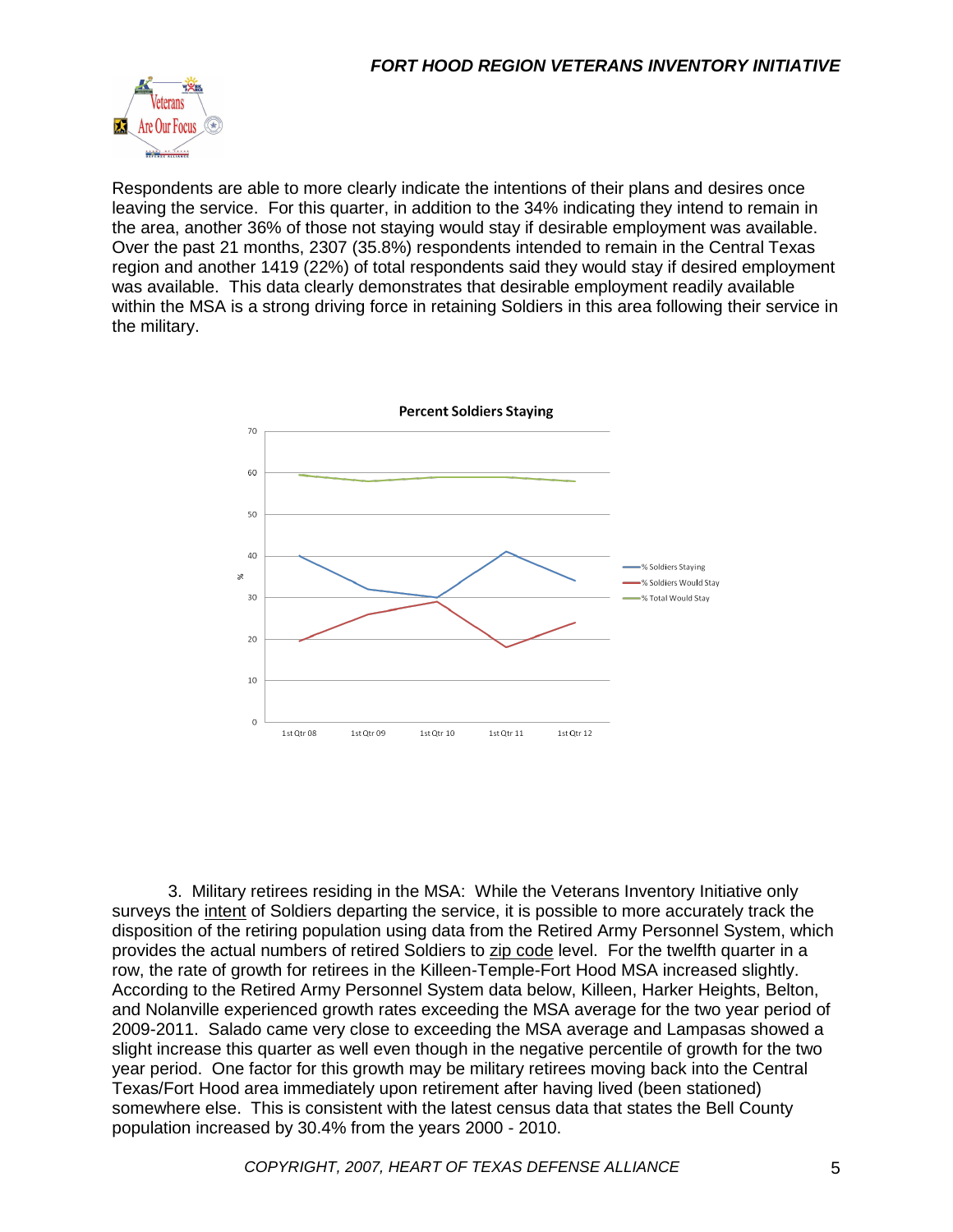

|                       | <b>JUNE</b><br>2009 | <b>DECEMBER</b><br>2011 | % GROWTH<br>2009 - 2011 |
|-----------------------|---------------------|-------------------------|-------------------------|
| <b>KILLEEN</b>        | 8120                | 8811                    | $+8.5$                  |
| <b>COPPERAS COVE</b>  | 3028                | 3106                    | $+2.6$                  |
| <b>HARKER HEIGHTS</b> | 1843                | 2096                    | $+13.7$                 |
| <b>TEMPLE</b>         | 1150                | 1165                    | $+1.3$                  |
| <b>KEMPNER</b>        | 884                 | 923                     | $+4.4$                  |
| <b>BELTON</b>         | 826                 | 891                     | $+7.9$                  |
| <b>LAMPASAS</b>       | 356                 | 343                     | $-3.7$                  |
| <b>GATESVILLE</b>     | 350                 | 353                     | $+0.9$                  |
| <b>NOLANVILLE</b>     | 266                 | 289                     | $+8.6$                  |
| <b>SALADO</b>         | 206                 | 220                     | $+6.8$                  |
| <b>MSA</b>            | 17029               | 18197                   | $+6.9$                  |

In addition to tracking the retiree military growth rate for the Killeen-Temple-Fort Hood MSA, we are also able to track the military retiree rate of growth for north Texas (174 counties less the Killeen-Temple-Fort Hood MSA). From December 2007 to December 2011, the rate of growth of military retirees in north Texas was 1.3% compared to the rate of growth for military retirees in the Temple-Killeen-Fort Hood area which was 14.4% for the same time period. While the growth rates of military retirees for both areas are increasing at a slower rate than in previous quarters, the rate of military retiree growth in the Killeen-Temple-Fort Hood MSA is higher than the rate of military retiree growth in north Texas.

Additionally, while the national economy was continuing to experience the effects of the slowly recovering economy as a result of the recession this reporting period, the Killeen-Temple-Fort Hood MSA:

a. Killeen ranked fifth overall as one of the best performing cities in the nation by the Milken Institute, Dec 2011.

b. Killeen ranked #1 on the Best Cities for Jobs list in 2011, moving up from #4 in 2010, www.forbes.com, May 2011.

c. Population growth of 15.07% since 2000 in the Killeen-Temple-Fort Hood metropolitan area, Sperling's, www.bestplaces.net, Feb 2011.

d. The Killeen-Temple-Fort Hood metro area's cost of living is 19.4% lower than the U.S. average, Sperling's, www.bestplaces.net, Feb 2011.

e. Kiplinger.com ranked the Killeen-Temple-Fort Hood MSA as the 3rd most affordable in the nation.

f. Killeen was named one of the top ten medium metro areas for Military Retirement: Second Careers by USAA and Military.com, Nov 2011.

g. Killeen ranked fifth in the Best-Performing Cities Index for 2011, December 2011.

In addition to these indicators of economic stability for the Killeen-Temple-Fort Hood MSA, there are many other indicators of growth and stability in the area such as construction of the new Darnall Army Medical Center, construction of the new Seton Medical Center in Harker Heights, three new military medical clinics in Harker Heights, Copperas Cove and Killeen, a 3.9% increase in 2010 over the 2009 enplanements at the Killeen-Fort Hood Regional Airport, as well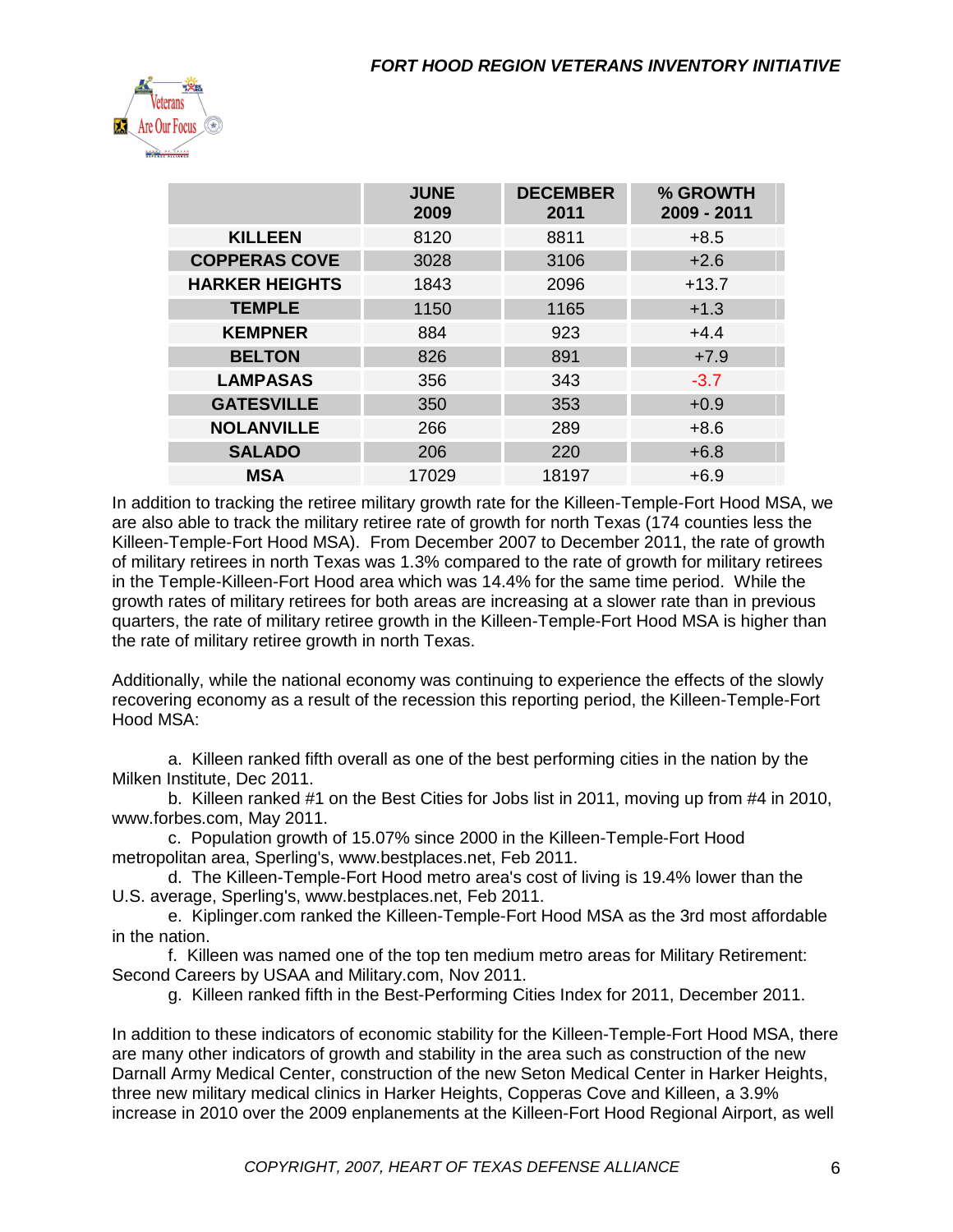

as the opening of the first building and increasing enrollment of the new Texas A&M University-Central Texas.

**D. MILITARY OCCUPATIONAL SPECIALITIES**: Departing Soldiers represented 140 different Military Occupational Specialties. However, 84% (842/1008 respondents) can be grouped into six general areas: Logistics/Transportation, Combat Arms, Maintainers/Repairers, Information Technology/Communications, Engineers, and Medical.



#### **LOGISTICS AND TRANSPORTATION**

Due to the types of units assigned to Fort Hood and the deployment cycles, the largest group of Soldiers separating from Fort Hood is usually Combat Arms. However, for the past three quarters, Logistics and Transportation has the largest group separating from the service at Fort Hood.

Soldiers serving in the logistics and transportation fields comprise 27% of the separating population.

| <b>Motor Transport</b><br>Operator (61)         | Supervises and operates wheel vehicles to transport personnel and<br>cargo. Oversees and checks proper loading and unloading of cargo<br>on vehicles and trailers.           |
|-------------------------------------------------|------------------------------------------------------------------------------------------------------------------------------------------------------------------------------|
| <b>Petroleum Supply</b><br>Specialists (43)     | Supervise the receipt, storage, accountability, and cares for<br>dispensing, issuing and shipping bulk or packaged petroleum, oils,<br>and lubricants.                       |
| <b>Automated Logistical</b><br>Specialists (41) | Supervise and perform management or stock record/warehouse<br>functions pertaining to receipt, storage, distribution and issue, and<br>maintain equipment records and parts. |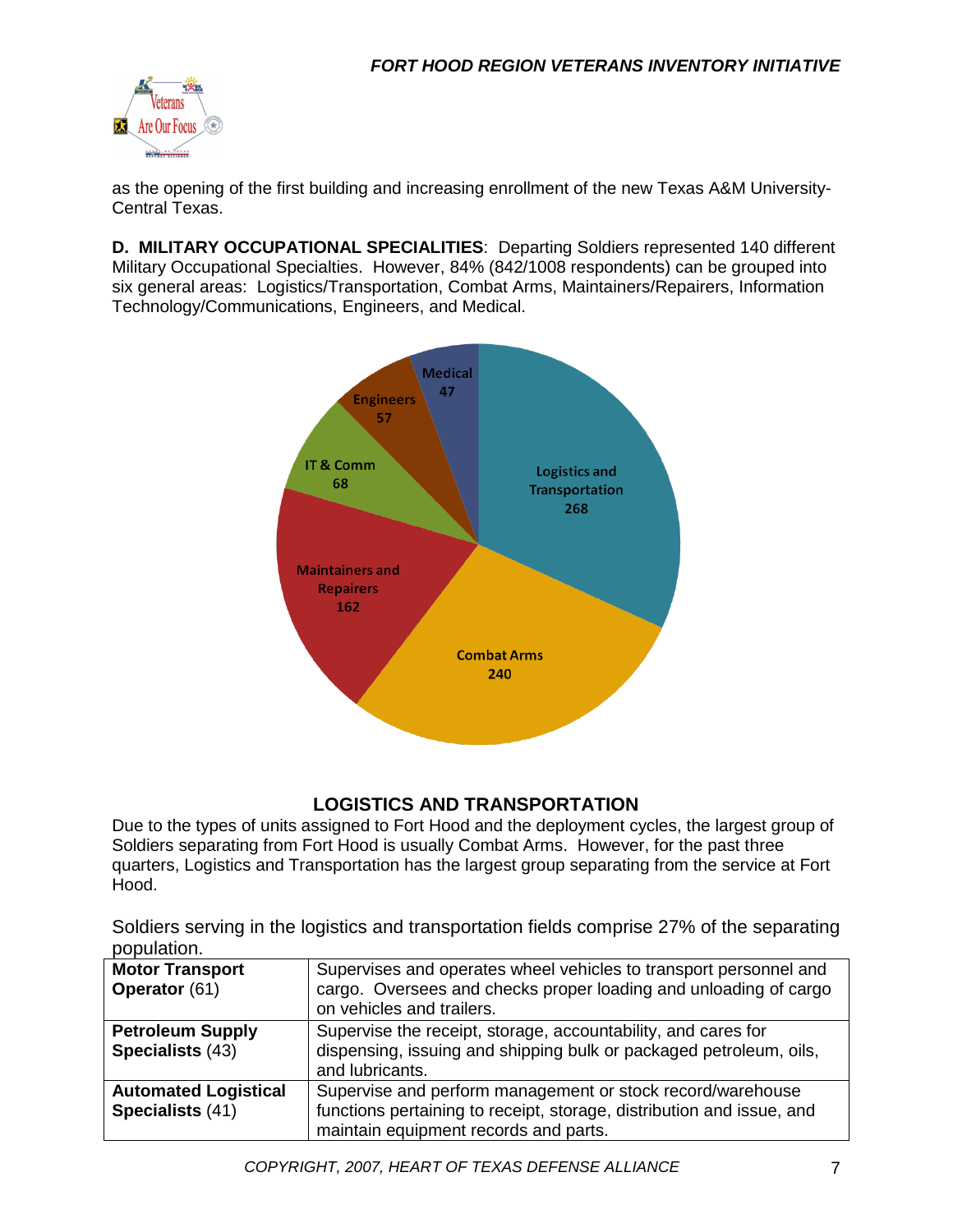

| <b>Unit Supply</b><br>Specialists (34)              | Supervise or perform duties involving the request, receipt, storage,<br>issue, accountability, and preservation of individual, organizational,<br>installation, and expendable supplies and equipment.                                   |
|-----------------------------------------------------|------------------------------------------------------------------------------------------------------------------------------------------------------------------------------------------------------------------------------------------|
| <b>Ammunition Supply</b><br><b>Specialists (13)</b> | Assists in receipt, storage, issue, maintenance, modification,<br>destruction, and demilitarization of explosive items. Performs<br>ammunition supply stock control and accounting duties using both<br>automated and manual procedures. |

#### **COMBAT ARMS**

Although the number of Combat Arms Soldiers separating from the service is usually the largest group, there are still a large number separating this quarter with these MOS. Most, if not all, will be combat veterans of the Iraq/Afghanistan campaigns, which have a distinctive small-unit focus by their nature. Therefore, in addition to the skills listed below, these Soldiers would likely have extensive leadership and staff planning skills that far surpass those of their civilian peers.

| Infantry $(76)$                      | Member or leader who individually employs small arms/heavy anti-                                                                                                                                                                      |
|--------------------------------------|---------------------------------------------------------------------------------------------------------------------------------------------------------------------------------------------------------------------------------------|
|                                      | armor weapons in support of combat operations                                                                                                                                                                                         |
| <b>Armor</b> (75)                    | Member or leader who employs main battle tanks or cavalry fighting<br>vehicles in combat operations, and performs reconnaissance and<br>security.                                                                                     |
| Field Artillery (62)                 | Operate or supervise high technology cannon artillery weapons,<br>automated tactical data systems, intelligence activities, target<br>processing, radar operations, artillery surveying operations, or<br>meteorological observation. |
| <b>Air Defense Artillery</b><br>(27) | Operate command/control/communications/computer information<br>systems or the lightweight, highly mobile Avenger or medium weight<br>Patriot Air Defense Missile systems.                                                             |

Soldiers in combat arms comprise 24% of the separating population.

#### **MAINTAINERS/ REPAIRERS**

Soldiers that work in the field of maintenance and repair comprise 16% of the separating population.

| <b>Wheeled Vehicle</b>         | Supervise and perform unit, direct support and general support level                                                                           |
|--------------------------------|------------------------------------------------------------------------------------------------------------------------------------------------|
| <b>Mechanics (59)</b>          | maintenance and recovery operations on light and heavy wheeled                                                                                 |
|                                | vehicles, their associated trailers and material handling equipment.                                                                           |
| Special purpose (39)           | 15 different low-density fields that require a degree of technical skills                                                                      |
|                                | that would support the repair and maintenance of Army vehicles and<br>equipment. These skills include metal workers (welders),                 |
|                                | machinists, small arms and fire control repair, power generation,                                                                              |
|                                | computer/detection systems, radar, avionic communication                                                                                       |
|                                | equipment, and special purpose equipment (such as HVAC and<br>refrigeration systems).                                                          |
| <b>Aviation repairers (32)</b> | 10 different enlisted specialties (less pilots and air traffic controllers)<br>ranging from aircraft structural repairers to airframe-specific |
|                                | armament/electrical/avionics system repairers.                                                                                                 |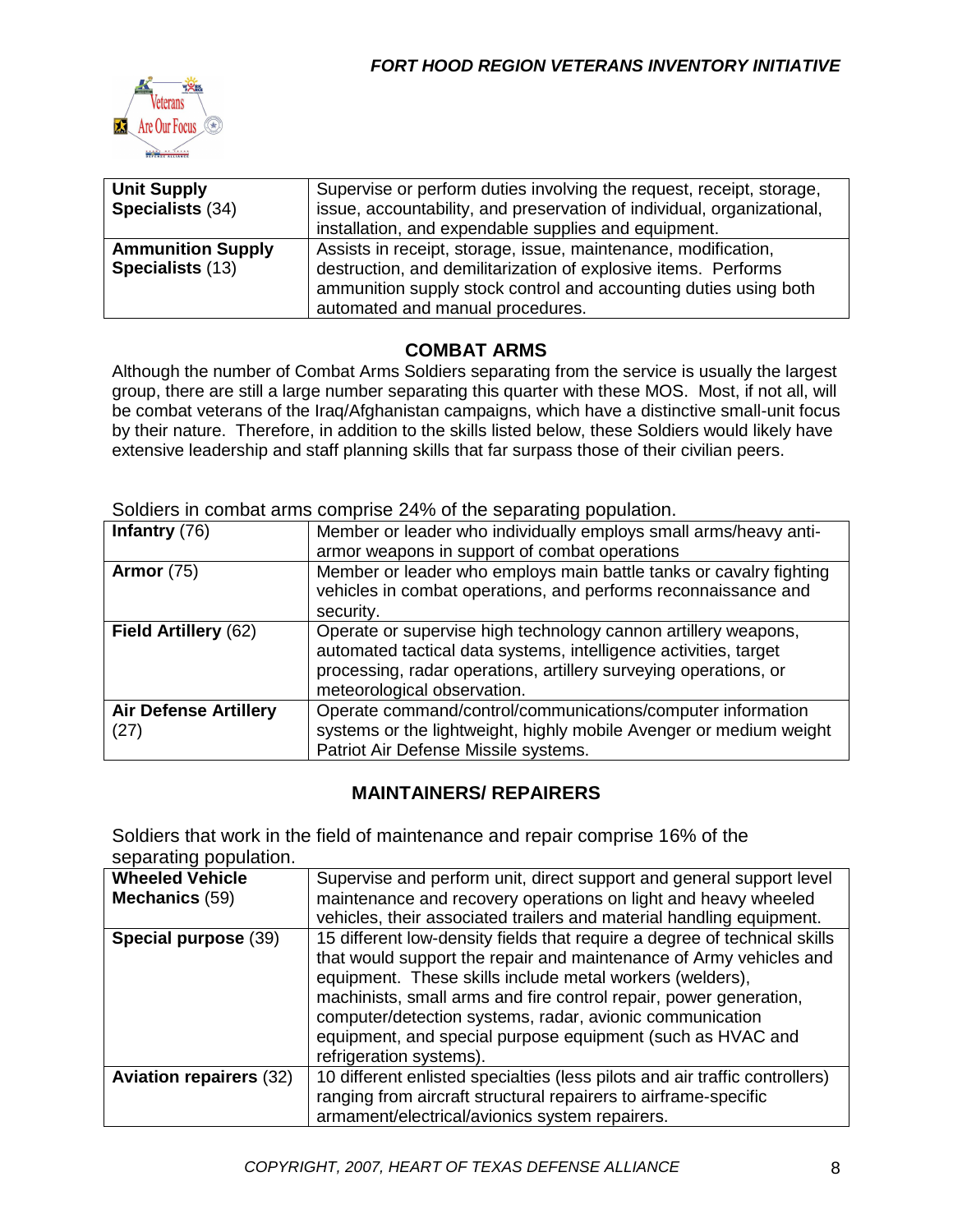

| <b>Tracked Vehicle</b><br>Mechanics (27) | Perform or supervise unit maintenance, diagnose, and troubleshoot<br>malfunctions on gas turbine and diesel power plants; the suspension,<br>steering, hydraulics, auxiliary power units, and the armament/fire<br>control systems on tracked vehicles including the M1 Abrams main |
|------------------------------------------|-------------------------------------------------------------------------------------------------------------------------------------------------------------------------------------------------------------------------------------------------------------------------------------|
|                                          | battle tank and Bradley Fighting Vehicle.                                                                                                                                                                                                                                           |

#### **INFORMATION TECHNOLOGY AND COMMUNICATIONS**

The information technology and communications field makes up 7% of the separating population.

| <b>Signal Support</b><br><b>Systems Specialist</b><br>(17)                              | Supervise, install, employ, maintain, troubleshoot and assist users<br>with battlefield signal support systems, terminal devices, satellite<br>communications equipment and automated telecommunications<br>computer systems, to include local area networks, wide area<br>networks and routers. Integrate signal systems and networks;<br>performs unit level maintenance on authorized signal equipment and<br>associated electronic devices; train and provide technical assistance<br>to users of signal equipment.                   |
|-----------------------------------------------------------------------------------------|-------------------------------------------------------------------------------------------------------------------------------------------------------------------------------------------------------------------------------------------------------------------------------------------------------------------------------------------------------------------------------------------------------------------------------------------------------------------------------------------------------------------------------------------|
| <b>Information</b><br><b>Technology Specialist</b><br>(12)                              | Supervise, install, operate and perform unit level maintenance on<br>multi-functional/multi-user information processing systems,<br>peripheral equipment, and associated devices. Perform analyst and<br>information assurance functions and conducts data system studies.<br>Perform Information Services Support Office (ISSO) duties of<br>printing, publications, records management and Communication<br>Security (COMSEC) custodian functions and certification authority<br>duties in support of the Defense Message System (DMS). |
| <b>Multichannel</b><br><b>Transmission System</b><br><b>Operator-Maintainer</b><br>(11) | Supervise, install, operate and perform unit level maintenance on<br>multi-channel line-of-site and tropospheric scatter communications<br>systems, communications security (COMSEC) devices, and<br>associated equipment.                                                                                                                                                                                                                                                                                                                |
| <b>Satellite</b>                                                                        | Satellite Communication Systems Operator-Maintainers are                                                                                                                                                                                                                                                                                                                                                                                                                                                                                  |
| <b>Communication</b>                                                                    | responsible for making sure that the lines of communication are                                                                                                                                                                                                                                                                                                                                                                                                                                                                           |
| <b>Systems-Operator</b>                                                                 | always up and running. They install, operate, maintain and repair                                                                                                                                                                                                                                                                                                                                                                                                                                                                         |
| Maintainer (6)                                                                          | strategic and tactical multichannel satellite communications.                                                                                                                                                                                                                                                                                                                                                                                                                                                                             |
| <b>Cable Systems</b>                                                                    | Cable Systems Installer-Maintainers are primarily responsible for                                                                                                                                                                                                                                                                                                                                                                                                                                                                         |
| Installer-Maintainer (5)                                                                | installing, operating and performing maintenance on cable and wire                                                                                                                                                                                                                                                                                                                                                                                                                                                                        |
|                                                                                         | communications systems, communication security devices and<br>associated equipment.                                                                                                                                                                                                                                                                                                                                                                                                                                                       |

#### **ENGINEERS**

The engineer field makes up 6% of the separating population.

| <b>Combat Engineer (36)</b> | Engaged in providing mobility, counter-mobility and survivability<br>support to combat forces. Operates, directs and assists in the      |
|-----------------------------|------------------------------------------------------------------------------------------------------------------------------------------|
|                             | operation of various light and heavy engineer wheeled and tracked<br>vehicles. Directs construction of shelters and assembly of military |
|                             | fixed bridges.                                                                                                                           |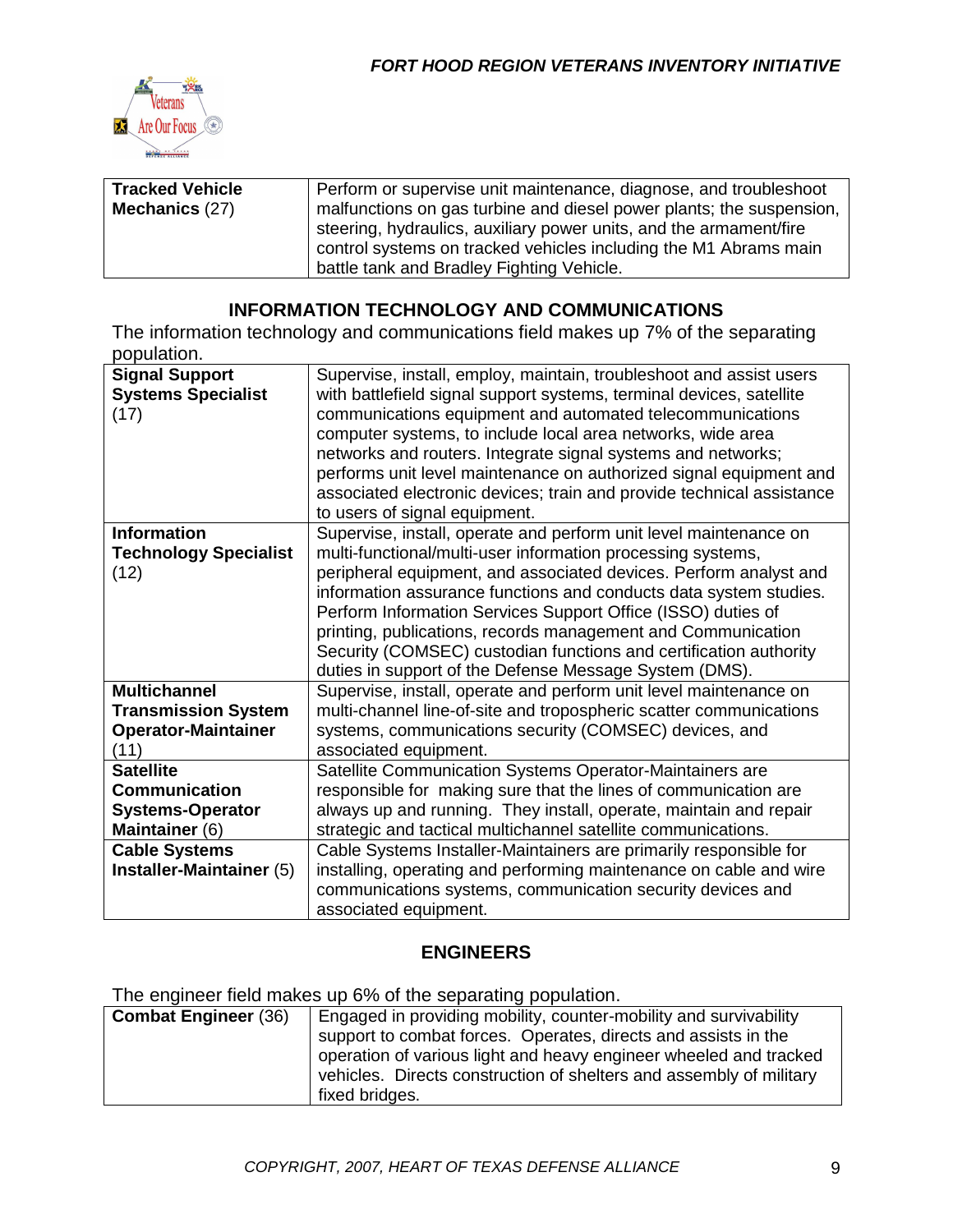

| Other $(21)$ | 16 Construction Engineers, 2 Technical Engineers, 1 Firefighter, 1 |
|--------------|--------------------------------------------------------------------|
|              | Interior Electrician, and 1 Plumber                                |

#### **MEDICAL**

Personnel in the medical field make up 5% of the separating population.

| <b>Health Care Specialist</b><br>(35) | Provide emergency medical treatment, limited primary care, force<br>health protection, evacuation in a variety of operational and clinical<br>settings from point of injury or illness through the continuum of<br>military health care under the supervision of a physician, nurse or<br>physician's assistant. As a field combat medic, provides emergency<br>medical care/treatment at point of wounding on the battlefield or to |
|---------------------------------------|--------------------------------------------------------------------------------------------------------------------------------------------------------------------------------------------------------------------------------------------------------------------------------------------------------------------------------------------------------------------------------------------------------------------------------------|
| Other $(12)$                          | battle and non-battle casualties during wartime.<br>2 Medical Lab Specialists, 2 Radiology Spec, 1 Medical Log Spec, 1<br>Mental Health Spec, 1 Nutrition Care Spec, 1 Aeromedical Evac, 1<br>Patient Admin Spec, 1 Vet Food Inspection Spec, 1 Animal Care<br>Spec, and 1 Ob/Gyn Nurse                                                                                                                                              |

**E. DESIRED POST- MILITARY SERVICE EMPLOYMENT:** Respondents are asked to indicate the type (or types) of post-military employment they desire. In order to standardize input for ease of analysis, the survey provides 14 broad categories conforming to industry categories found in the North American Industrial Classification System (NAICS), but respondents may write in and/or amplify any area not listed. For this 1st Quarter report, the top five desired categories of post-military service employment were<sup>3</sup>:

#### **SOLDIER SPOUSE**

| 1. Law Enforcement/Security: | 361 | 1. Medical/Health Field:  | 217 |
|------------------------------|-----|---------------------------|-----|
| 2. Management/Business:      | 269 | 2. Administrative/Office: | 182 |
| 3. Administrative/Office:    | 220 | 3. Education/Teaching:    | 130 |
| 4. Transportation/Warehouse: | 217 | 4. Management/Business:   | 117 |
| 5. Equipment Maint./Repair:  | 210 | 5. Other:                 | 110 |

The anomalies in Military Occupational Specialty data may have been carried over to the types of post-service employment desired. Although the number of Soldiers with Combat Arms as an MOS was not the largest group of Soldiers leaving the military this quarter, the number was high enough that Law Enforcement still remained one of the top desired careers after military service and has been since Oct 2007. A wide range of possibilities available in the Law Enforcement

 3 Employers desiring to hire Fort Hood veterans may post their employment website URL link on the ACAP website (www.acap.army.mil). Employers may also coordinate with the Fort Hood Transition Services Manager (Linda Christ at (254)288-6735) to arrange to recruit potential Veteran employees in person Tuesday through Thursday, and briefly address the TAP workshop (industry they represent, skills they are seeking, availability to discuss job opportunities.) Employers may place a job posting via "Work in Texas" (www.workintexas.com) - a statewide, internet-based job matching system through the Central Texas Workforce Center (254)200-2020. The Texas Veterans Services staff work closely with the Central Texas Workforce Business Services including job development, direct referrals, and military skills-civilian occupations matching. Contact Jerry Butts (Killeen: (254)200-2026) or Waverly Hargrove (Temple: (254)773-1607, ext 4032) for more information.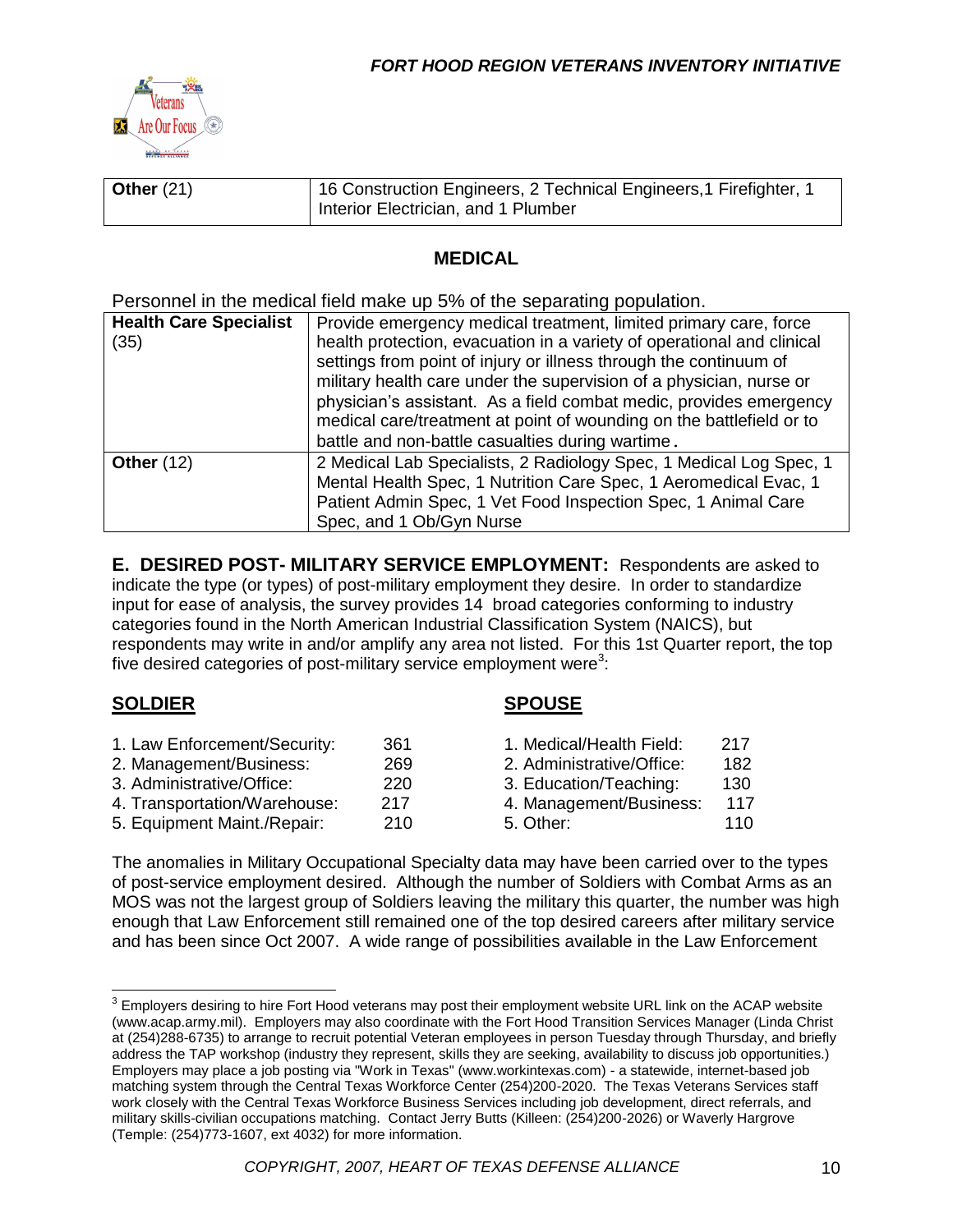

area is apparently appealing. Once again, a career in the Management/Business field is listed as one of the top three desired careers after military service and has been since October 2007.

The Medical/Health Field, once again, topped the list for desired spouse employment and has been in the top five since July 2008. Since October 2007, the top desired careers for spouses have always included Administrative/Office, Education/Teaching, and Management/Business.

The top categories of desired post-service employment for those intending to retire from military service are:

| 1. Management/Business:      | 63 responses |
|------------------------------|--------------|
| 2. Admin/Office:             | 58 responses |
| 3. Education/Teaching:       | 54 responses |
| 4. Law Enforcement/Security: | 50 responses |
|                              |              |

5. Transportation/Warehouse: 49 responses

Management/Business was listed as the top desired area of employment, while Law Enforcement/Security continued to remain one of the top desired areas after leaving the service upon retirement.

According to a new study by Payscale.com, management consultation and information technology program managers top the list for best jobs for veterans. The following is a list of the 16 most common and well-paid occupations that veterans have entered since transitioning from the military service.

- **Management consultant**
- **Program manager, information technology**
- Systems analyst
- **FBI** agent
- **Field service engineer, medical equipment**
- **Systems engineer**
- **Information technology consultant**
- **Intelligence analyst**
- **Helicopter pilot**
- **Network engineer**
- **Project manager, construction**
- **Technical writer**
- **Business development manager**
- **Network administrator, information technology**
- **Heating, ventilation, and air conditioning service technician**
- **Fireman**

The Veteran's Inventory survey allows respondents to choose an area of interest for postmilitary service employment. The following chart shows the types of post-service employment desired by separating Fort Hood Soldiers compared with the Payscale.com list that many veterans nationwide have entered following their military service.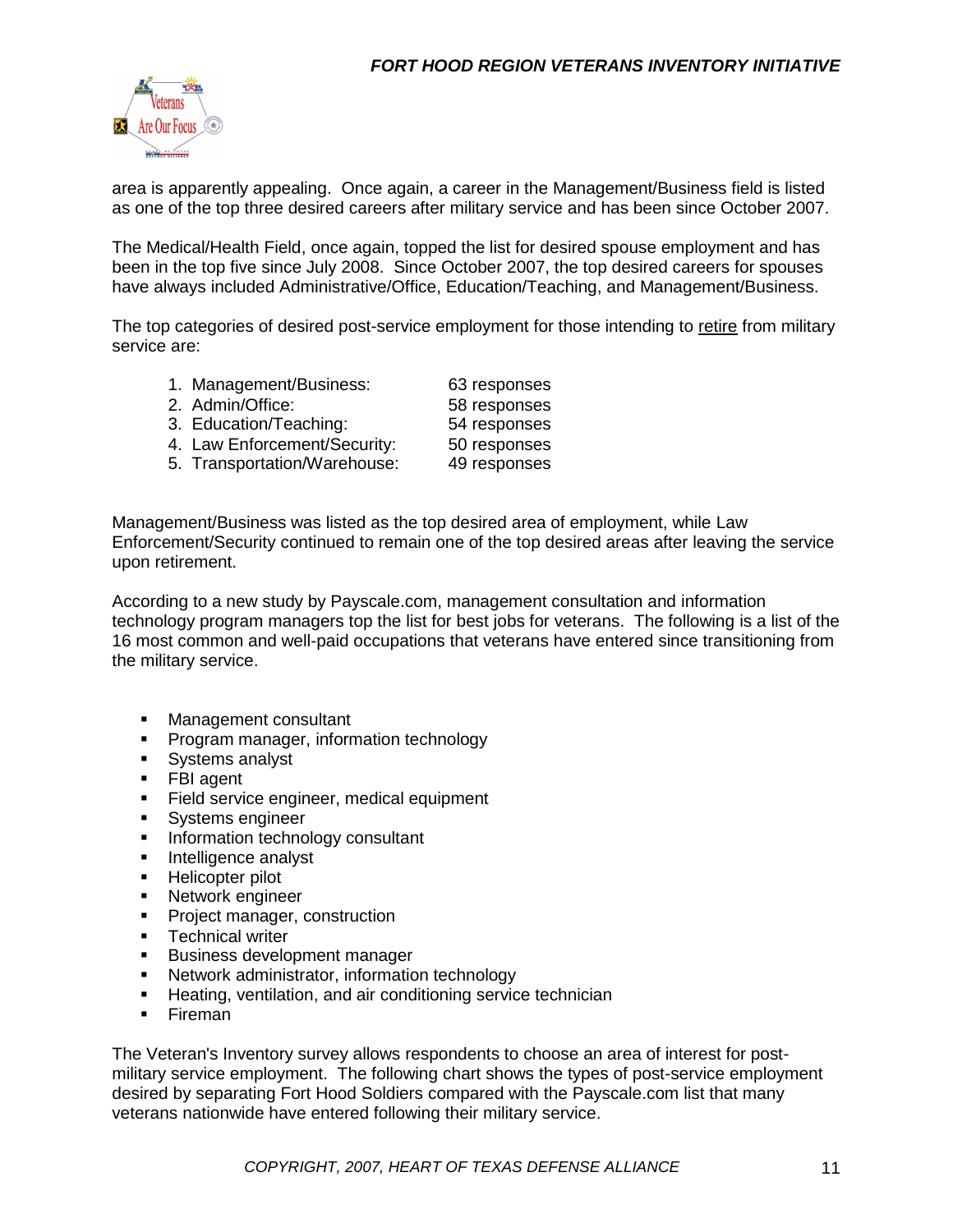

| <b>Veteran's Inventory Responses</b> |  |  | Payscale.com                    |                         |  |  |
|--------------------------------------|--|--|---------------------------------|-------------------------|--|--|
|                                      |  |  |                                 |                         |  |  |
| Management/Business                  |  |  | <b>Management Consultant</b>    |                         |  |  |
| Administrative/Office                |  |  | <b>Business Development Mgr</b> |                         |  |  |
|                                      |  |  |                                 |                         |  |  |
| Law Enforcement/Security             |  |  | <b>FBI Agent</b>                |                         |  |  |
|                                      |  |  |                                 | Intelligence Analyst    |  |  |
|                                      |  |  |                                 | Fireman                 |  |  |
|                                      |  |  |                                 |                         |  |  |
| Medical/Health Field                 |  |  | Field Service Eng, Med. Equip   |                         |  |  |
| Hospital Industry                    |  |  |                                 | <b>Technical Writer</b> |  |  |
|                                      |  |  |                                 |                         |  |  |
| Computers/Software                   |  |  | Program Mgr/IT                  |                         |  |  |
|                                      |  |  |                                 | <b>Systems Analyst</b>  |  |  |
|                                      |  |  | <b>IT Consultant</b>            |                         |  |  |
|                                      |  |  | Network Adm/IT                  |                         |  |  |
|                                      |  |  |                                 | Network Engineer        |  |  |
|                                      |  |  |                                 | <b>Systems Engineer</b> |  |  |
|                                      |  |  |                                 | <b>Technical Writer</b> |  |  |
|                                      |  |  |                                 |                         |  |  |

Orion International, an employment placement service for former military personnel, finds that officers and senior-enlisted personnel typically find success in high-level management positions and many major corporations offer "fast-track" leadership development for veterans. Officers and Non-Commissioned Officers eligible to retire have spent many years leading increasingly larger and more complex organizations, are graduates of an Army Professional Education system that focuses on developing their leadership skills, and have demonstrated success as a result of their longevity of service. Orion's goal is to help place those with strong leadership skills back into the private sector work force who have mastered the skills of management during military service and many companies are looking to veterans to fulfill that need. Employers are looking to former military personnel due to their leadership experience, transferrable skills, and proven accountability. These veterans are known for being highly energetic and motivated and also known for being career-oriented, goal-oriented, and are very familiar with being in a position where accountability is high. The survey asks respondents if they do not intend to remain in the MSA upon leaving the service, would a job available in the area change their response. Typically, another 18% - 26% would remain in the area if a job was available. The Killeen-Temple-Fort Hood MSA has a large pool of educated veteran job applicants to choose from and it is clear that many would respond favorably to remaining in the area if the right job was available to choose from at the end of their service in the military.

While it is understandable that jobs readily available within the area would retain many more Soldiers within the MSA upon leaving the service, the Census Bureau has confirmed that 2.4 million businesses are owned by military veterans. Veterans have many years of military experience preparing them for the rigors of running a small business. Their discipline, drive, and motivation are characteristics that make them desirable employees. The combination of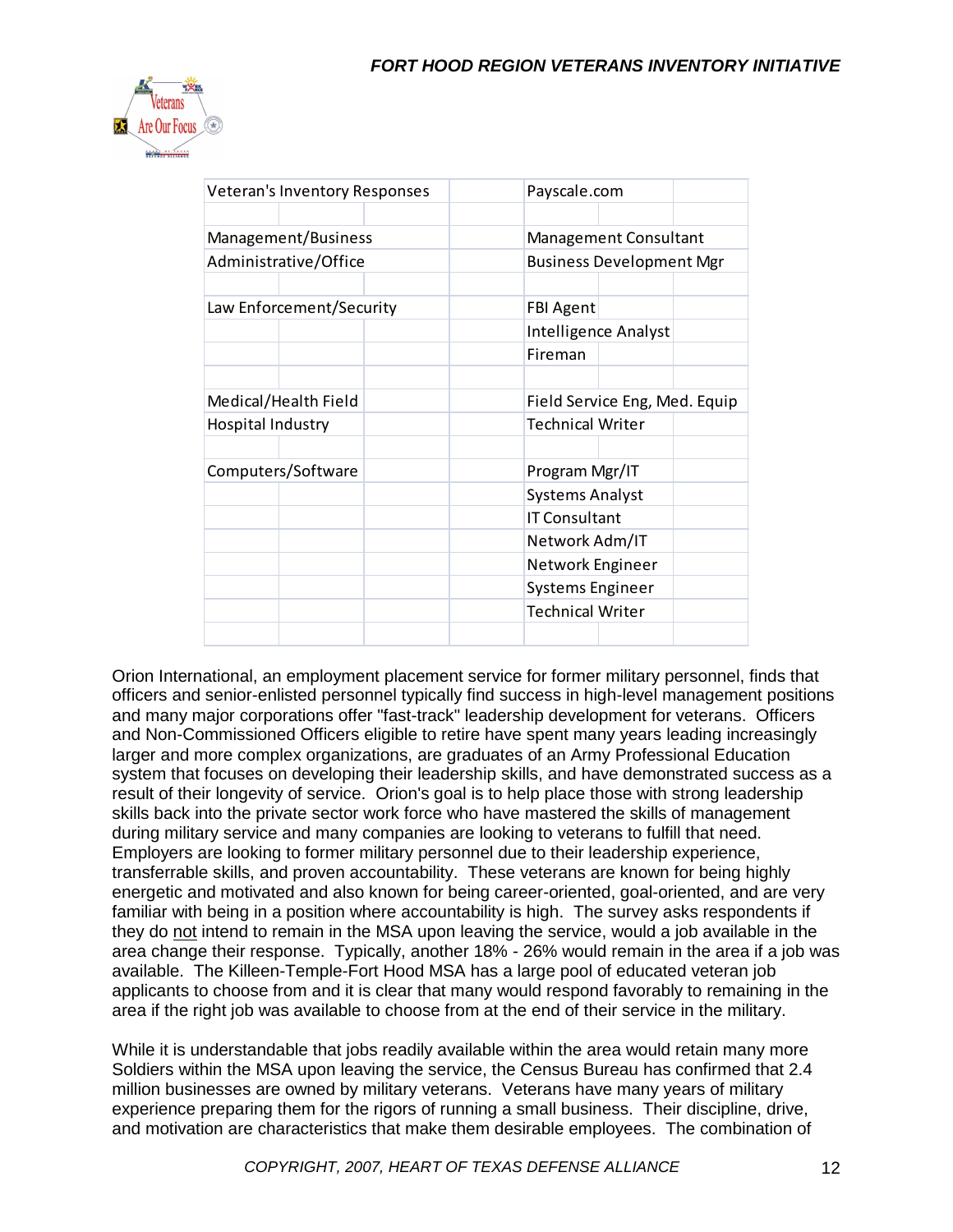

self-driven veterans and an inexpensive cost of living makes the Killeen-Temple-Fort Hood MSA a desirable place to retire.

The *Operation Economic Transformation* Report identified four "target industries" or clusters that present the Greater Fort Hood Region with immediate opportunities for economic growth:

Information Technology Transportation and Logistics Healthcare Services Business Services

Clusters are geographic concentrations of interconnected firms and institutions utilizing related applications and serving similar markets. When fully developed, clusters can act as the principal drivers of economic growth and innovation in a region. The report recommended pursuing the development of these four clusters through a coordinated strategy of business retention, recruitment and entrepreneurship.



When separating the respondents into major MOS categories, there is a strong correlation between the numbers of separating Soldiers with those skills and the target clusters in the Operation Economic Transformation Report as shown in the chart above. In addition, because Officers and Non-Commissioned Officers eligible to retire have spent many years of their military career in leadership positions and are graduates of an Army Professional Education system, they have acquired many skills in Management and Administrative roles. This training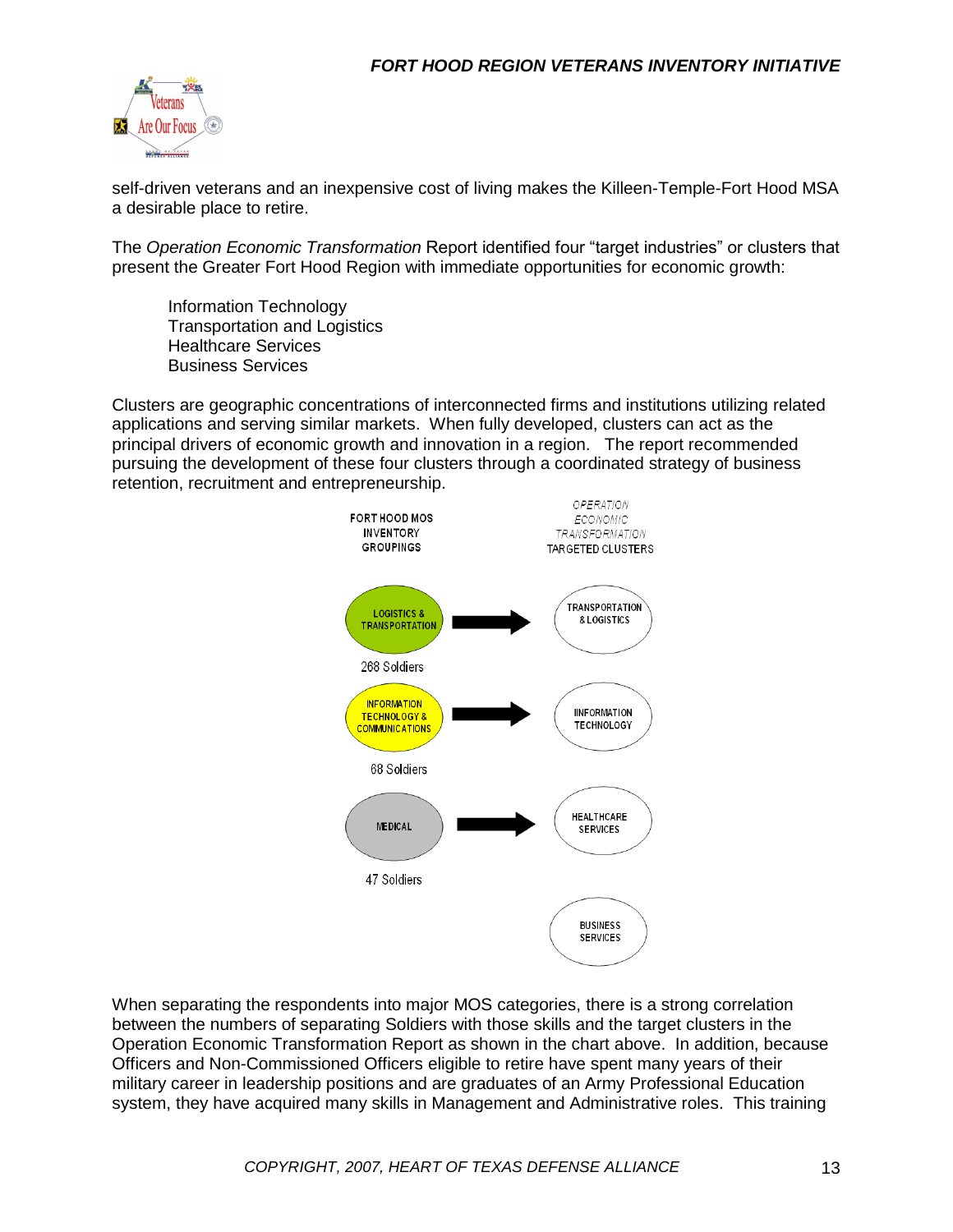

and experience, regardless of their MOS, would directly correspond with the Business Services cluster.

**F. EDUCATION LEVEL OF THOSE REMAINING IN THE REGION:** Respondents provide their highest level of educational attainment. For this quarter, 77% percent of the respondents who intend to remain in the region have some level of post-secondary education:

- 1. Some College 46%
- 2. Associates Degree 15%
- 3. Baccalaureate Degree 12%
- 4. Masters Degree 4%

The data from 19,188 Soldiers separating over the last 21 quarters indicates that for those Soldiers who intend to remain in the Killeen-Temple-Fort Hood MSA (both retirement eligible and non-retirement eligible) educational attainment has increased steadily from 2007 to present.

**Educational Attainment % of Those** 



Anecdotally, businesses indicate they want to hire veterans. Educational attainment is a key variable in that process given the current national unemployment rate. When taking into account that Central Texas offers a low cost of living, has several post secondary educational institutions within the Killeen-Temple-Fort Hood MSA where Soldiers are able to complete their degrees, and the fact that a large percent of Soldiers separating from the service desire to remain in the area, the Killeen-Temple-Fort Hood MSA is becoming a very desirable area for potential business partners to relocate to the area. The recent and successful move by the CGI Group Inc. to the Belton area demonstrates a perfect example of the benefits for other future businesses to move to the area. This opportunity may also motivate many other Soldiers who have started their degree as indicated in the above graph to complete their education through the use of their Post 9/11 GI Bill benefits with the potential of a job in the area after leaving the service.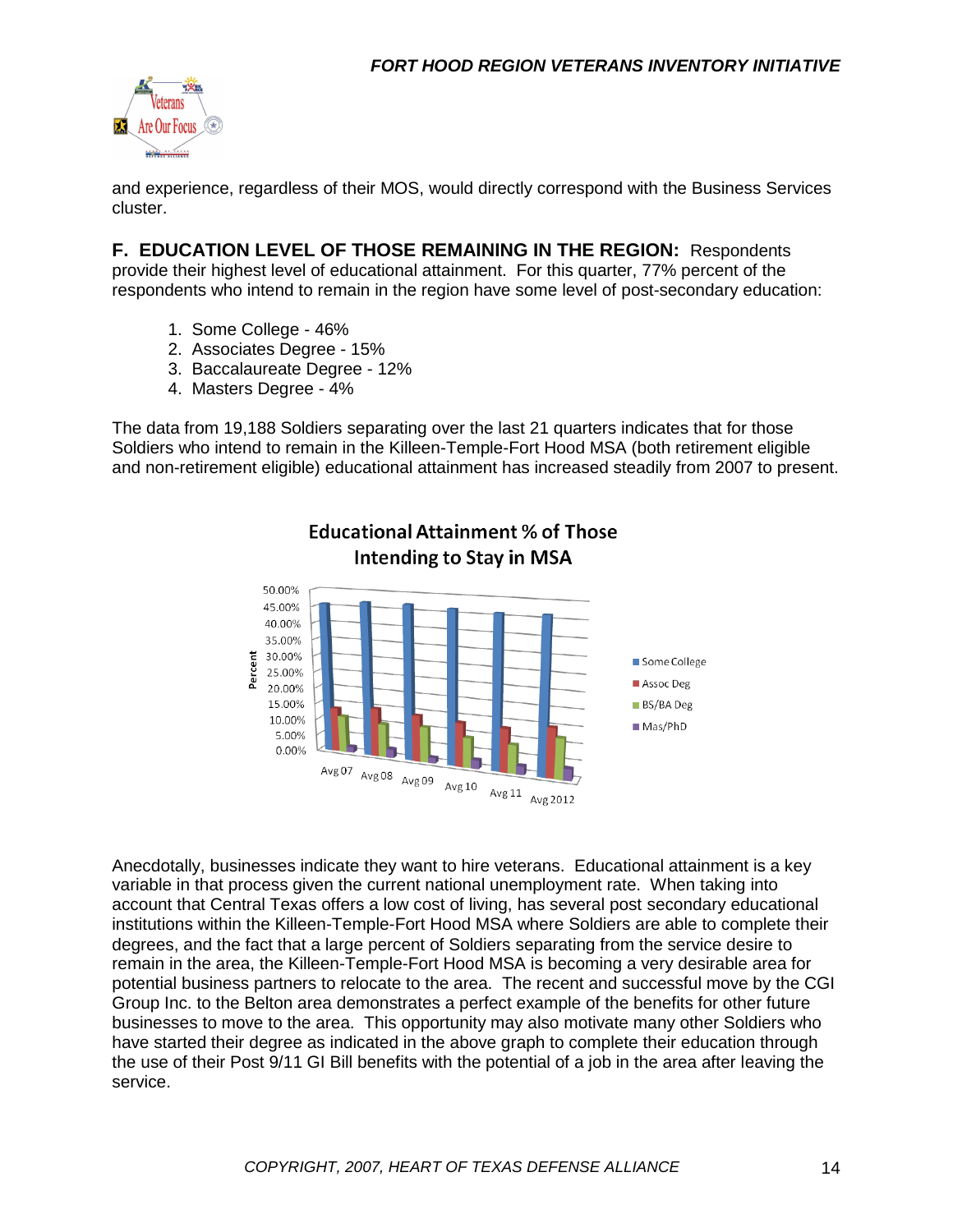

### **G. DESIRED "QUALITY OF PLACE" IMPROVEMENTS:**

1. In the past, the Veteran's Inventory Initiative reports have tracked the respondents' desired improvements (their perception of the Central Texas Quality of Place) if remaining in the Killeen-Temple-Fort Hood MSA after separation from the military service. Respondents were also given the opportunity to provide additional comments regarding their response to "quality of place." The survey was revised in July 2009 to gain more clarity on the quality of place factors that separating Soldiers specifically indicated needed improvement.

After removing the 43% who state they intend to "return to home of record" (34%) and "moving for employment elsewhere" (9%) choices, the following graph depicts the factors that the remaining 57% cite as quality of place issues.



## **Quality of Place Desires Needing Improvement** 1st Quarter 2012

2. For this quarter, the top two desired quality of place improvements were desirable employment as well as family entertainment available in the area. Just over 16 percent of respondents perceive there is a crime problem despite a steady reduction in the FBI Uniform Crime Reporting (UCR) metric since 2002.

Only ten percent listed the availability of higher education offerings as a quality of place improvement and was the smallest area for desired improvement. CTC signed a memorandum of agreement (MOA) in November 2010 with TAMU-CT that articulate and transfer academic credit between the two institutions to complete an associate's degree with CTC or a bachelor's degree with TAMU-CT. In addition, CTC was named for the fourth consecutive year as one of the Top 20 Military-Friendly Colleges and Universities because of its ability to offer associates degrees via face-to-face classroom instruction as well as a distance learning option while providing maximum credit for military education and training. CTC was also recently chosen as one of the Best Colleges For Veterans for 2011 by Edge magazine, and Texas A&M-Central